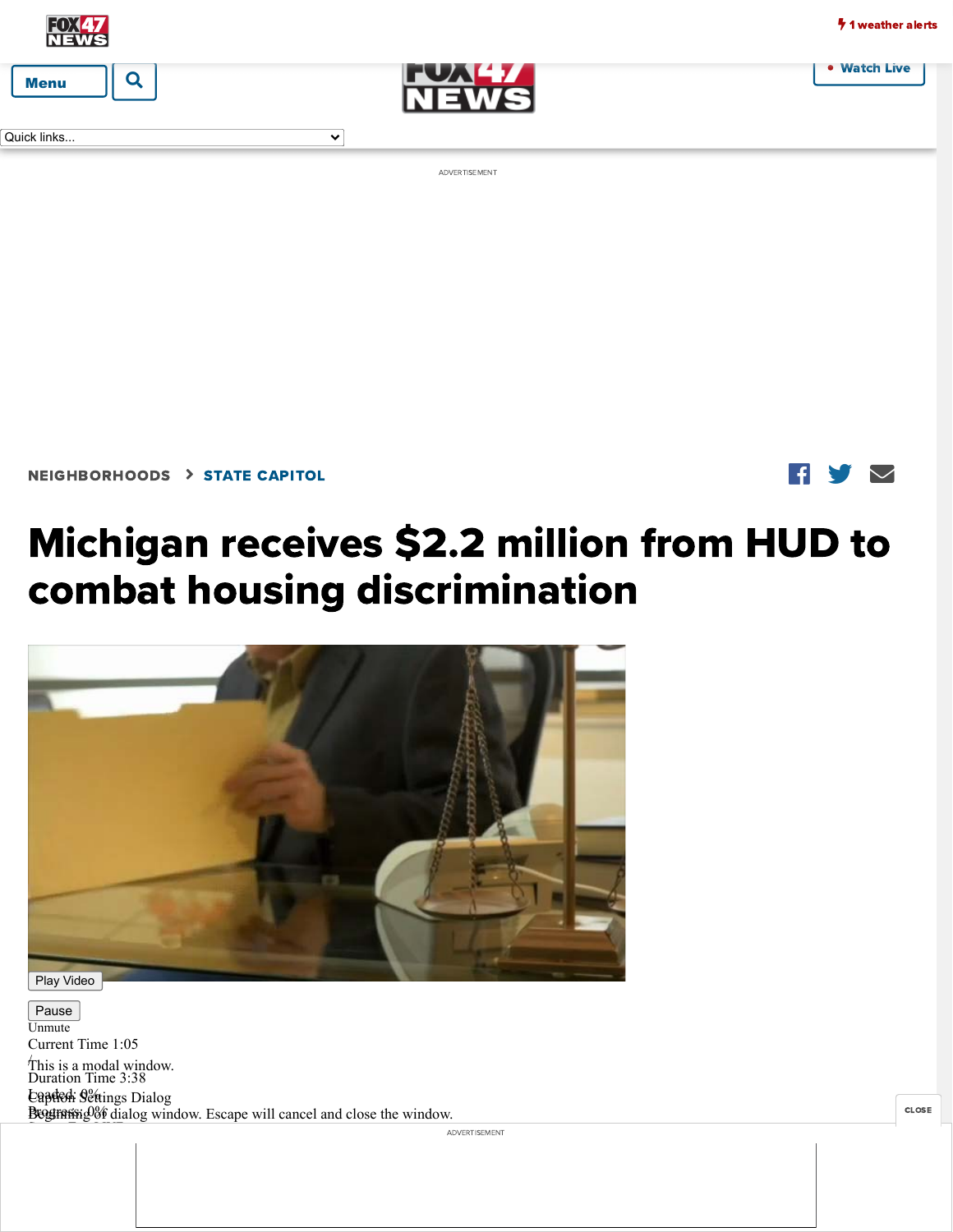

LANSING, Mich. — The U.S. Department of Housing and Urban Development today awarded the state of Michigan \$2.2 million to fight housing discrimination.

One organization receiving the money is the Fair Housing Center of Southeast and Mid-Michigan, which covers 10 counties, including Ingham County.



"We get between 150 and 180 complaints a year," said Executive Director Pam Kisch. "The most common complaint we get is discrimination based on physical disability. The second most common is race. And the third most common is disability and based on mental or emotional disability. And then a number four is familial status which is just a fancy word for families that have children under the age of 18."

| 1.19941.1941.494.1.11111.9141119 |                                                 |                   |               |
|----------------------------------|-------------------------------------------------|-------------------|---------------|
| <b>State</b>                     | <b>Recipient</b>                                | <b>Grant Type</b> | <b>Amount</b> |
| Michigan                         | Fair Housing Center of Southeastern<br>Michigan | <b>EOI</b>        | \$125,000     |
|                                  | Fair Housing Center of Southeastern<br>Michigan | PEI               | \$374,998     |
|                                  | Legal Services of Eastern Michigan              | <b>EOI</b>        | \$125,000     |
|                                  | Legal Services of Eastern Michigan              | PEI               | \$347,233     |
|                                  | Fair Housing Center of Metropolitan<br>Detroit  | PEI               | \$375,000     |
|                                  | Fair Housing Center of West Michigan            | EOI               | \$125,000     |
|                                  | Fair Housing Center of West Michigan            | PEI               | \$375,000     |
|                                  | Fair Housing Center of Southwest<br>Michigan    | PEI               | \$349,330     |

## Fiscal Year 2021 FHIP Grants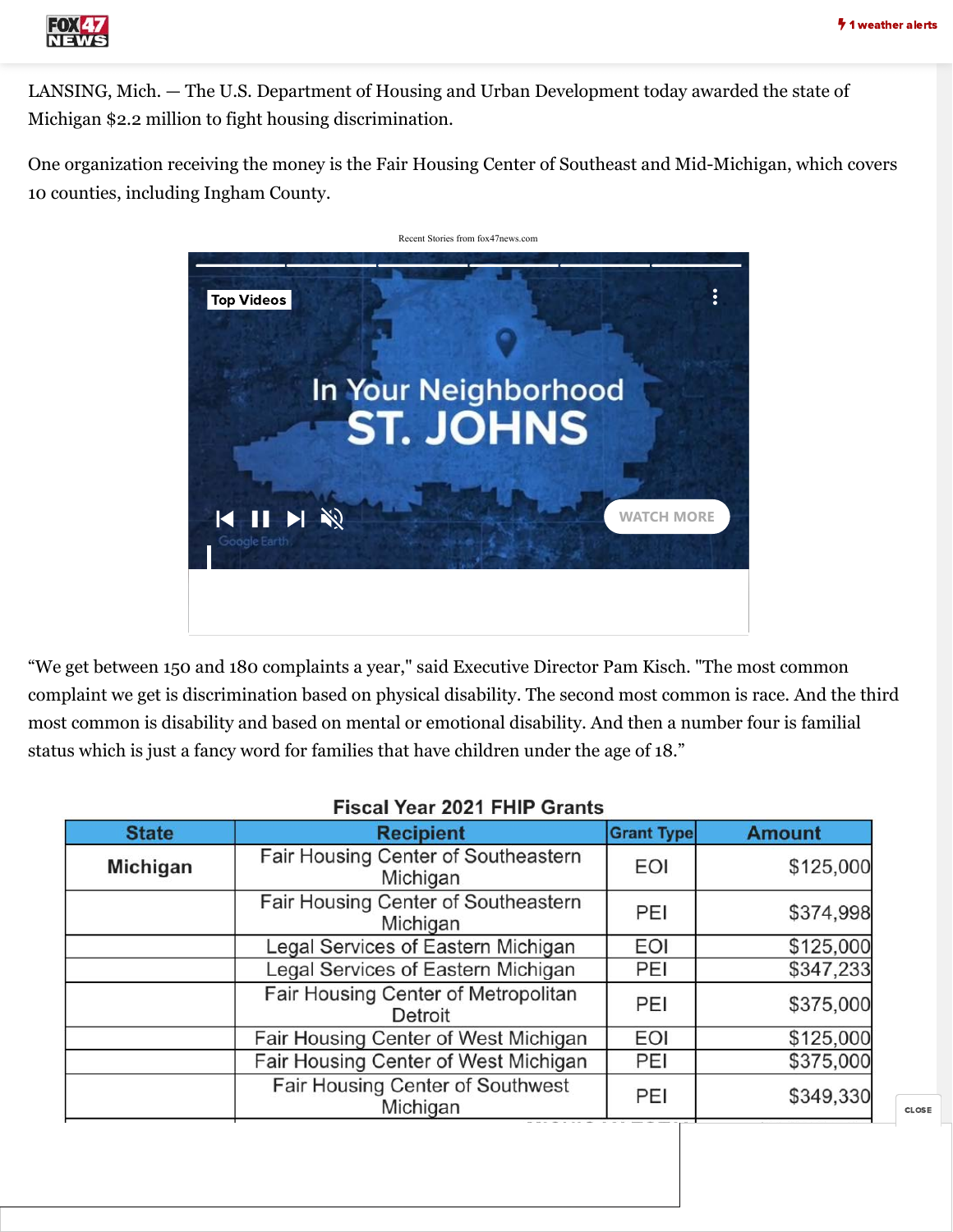

In Ingham County, the organization received 33 complaints from 2018 to 2020, almost all of them from the city of Lansing.

From Lansing alone, it has received 18 complaints so far in 2021.

Kisch said the money will be spent on education.

"With the education funding, we're going to be doing training of people who work in social service agencies to make sure they are housing literate," Kisch said.

ADVERTISEMENT

It will also go toward enforcement.

"With that grant, we're going to take about 165 complaints a year," Kisch said. "We're going to investigate those complaints through testing… And so we're going to make a lot of referrals to legal services."